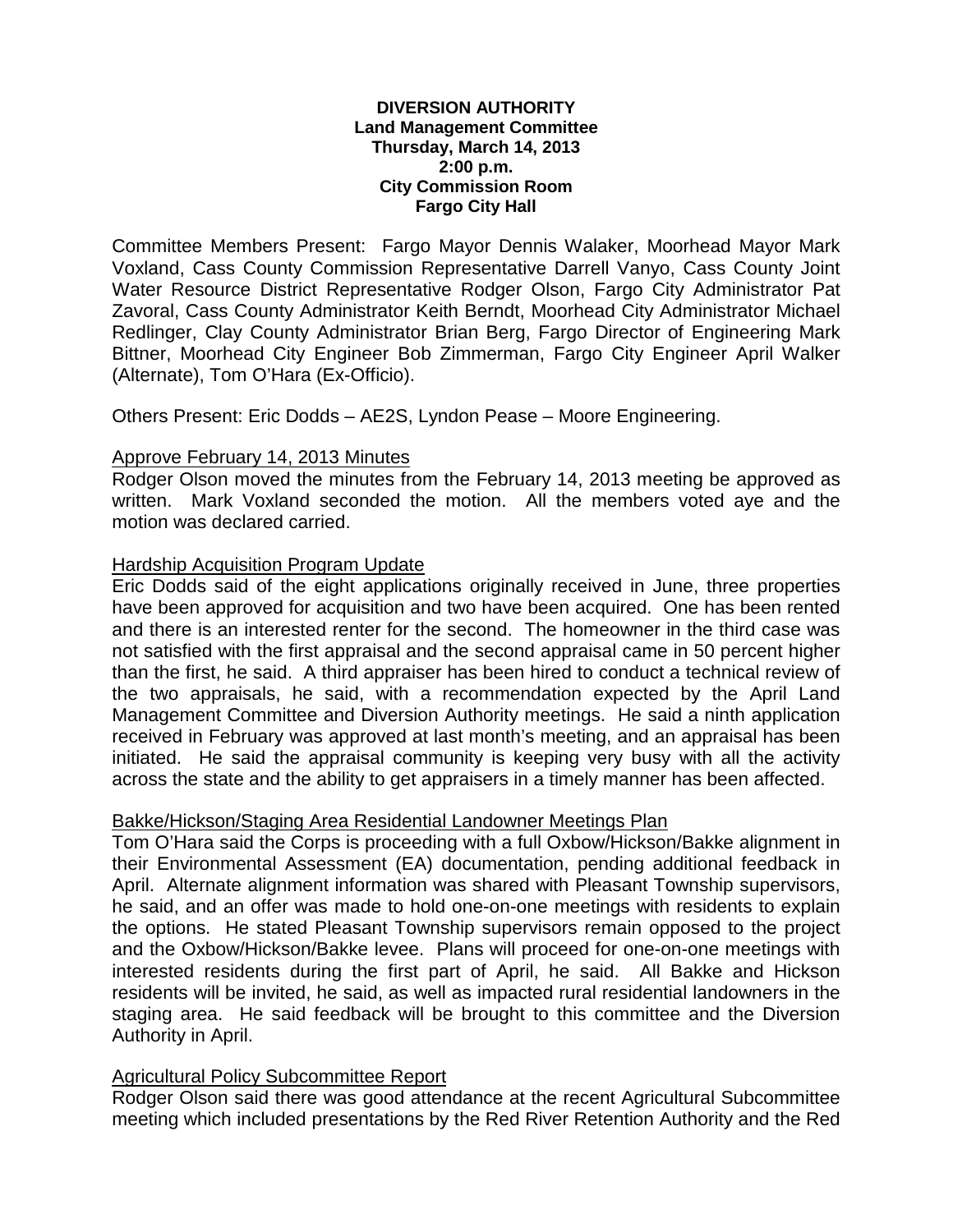River Basin Commission. He said the meetings helped people understand the interactions between the water groups. Lee Beauvais talked about ring dikes in the staging area and protection of working farms, he said, and a report on the survey is expected in April. There was good discussion on the draft Ag Impacts Mitigation Plan, he said, which includes flowage easements and crop insurance. He stated it is an ongoing policy and work will continue on it. He said he expects more discussion next month and has asked the subcommittee to be prepared to come to a consensus, after which the plan will be brought to the Land Management Committee. One of the biggest concerns expressed is where the money will come from for crop insurance, he said, and how the farmers can feel secure that the Diversion Authority is going to be able to cover crop losses.

In response to a question from Darrell Vanyo about how a figure for the potential dollar amount would be arrived at, Mr. Olson said figures to estimate the commitment could be attained using averages from the Risk Management Agency records. He suggested finding an insurance company willing to do an analysis and proposal of an insurance package for the Diversion Authority.

Eric Dodds said in a worst-case total loss scenario, if 32,000 acres were lost during a summer flood event, and that total loss was 100% the liability of the Diversion Authority, based on 2012 crop prices, the total liability would be between 10 and15 million dollars. He said as he understands federal crop insurance, the amount of liability would change from year to year, based on factors like crop prices.

Pat Zavoral said methods of addressing how to cover crop losses have been discussed in recent financial meetings. It has been proposed to wrap it into the maintenance of the diversion, earmarking it as a portion of costs incurred either through the special sales tax or by being special assessed.

Rodger Olson explained that under a multi-peril crop insurance policy, a delayed planting that causes a reduced yield is entered into a database where it remains for ten years and affects average yields, so there is concern that consecutive or frequent spring flooding would affect yields and in turn affect payments. He suggested crediting the late planting possibility into the flowage easement payment so that the farmer owning the land would receive payment if water is backed up onto his land. Much of the land is rented, he said, and flowage easement payments would be made to the landowner, although impacts would be felt by the renter. He said if a renter is not able to negotiate an agreement with the landowner to share some of that risk, perhaps that renter should not take it on. He said a prevented planting situation is paid at a lower percentage than a delayed plant situation. Losses are difficult to quantify, he said, so there is a need to keep it as simple as possible, and get information out to the landowners in a timely matter. He said the subcommittee will continue to seek input and gather information.

### Assessment District Update

Eric Dodds said the Diversion Project Assessment Committee, led by the Cass Joint Water Resource District, has reviewed some recent assessment methodologies for recent flood control and drainage projects to glean the high points of what did and did not work well, with what may be appropriate for this project moving forward.